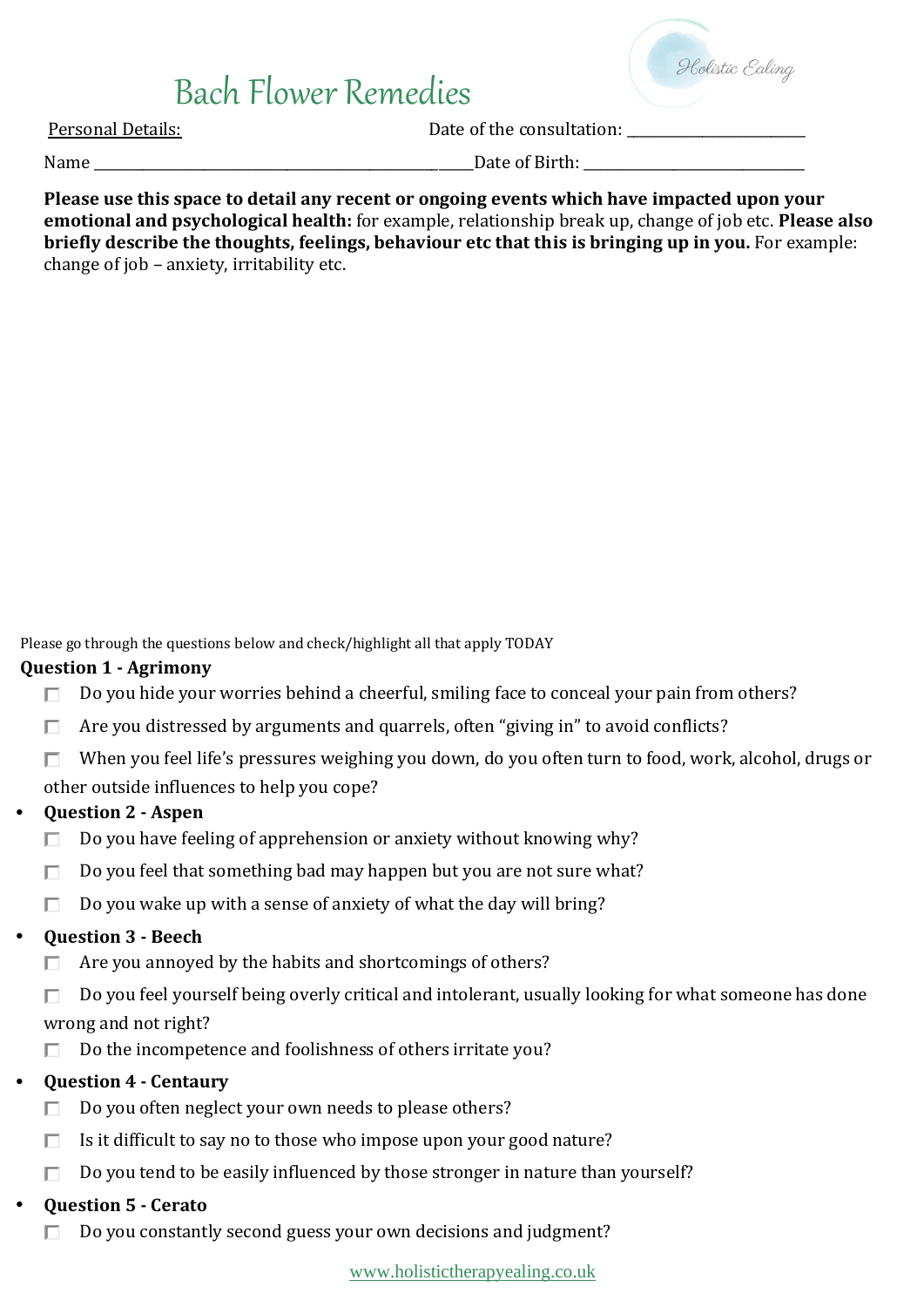Do you often seek advice and confirmation from other people, mistrusting your own intuition? П

Holistic Ealing

 $\Box$ Do you change direction often, even after asking advice because you feel confused and unsure?

## • **Question 6 - Cherry Plum**

- Are you afraid that you might lose control of yourself mentally, emotionally or physically? П
- Do you fear that you may think or do something that you feel is wrong? П
- Do you fear that you may hurt yourself or others or become violent and explosive?  $\Box$

#### • **Question 7 - Chestnut Bud**

- Do you find yourself making the same mistakes over and over again such as choosing the wrong type of П. partner or staying in a job you dislike?
- Do you fail to learn from the mistakes or experience of others? П.
- П. Do you wish you would not repeat the same patterns again and again?

## • **Question 8 - Chicory**

- Do you need to be needed and want your loved ones to be close by? П.
- $\Box$ Do you feel unloved and unappreciated by your loved ones?
- $\Box$  Are you possessive of those you care for, feeling you know what is best for them?

## • **Question 9 - Clematis**

- Do you often feel spacey and absent minded? П.
- Do you find yourself preoccupied and dreamy, unable to concentrate for any length of time? П.
- П. Are you drowsy and listless, sleeping more often than necessary?

## • **Question 10 - Crab Apple**

- П Are you obsessed with cleanliness or feel toxic or contaminated?
- Are you embarrassed and ashamed of yourself or feel physically unattractive? П.
- $\Box$  Do you tend to concentrate on small physical conditions such as pimples or marks?

## • **Question 11 - Elm**

- Do you feel overwhelmed by your responsibilities? П.
- Do you feel it is too difficult to handle all the many tasks ahead of you? П.
- Do you become depressed and exhausted when faced with your everyday commitments? П.

## • **Question 12 - Gentian**

- Do you become discouraged and depressed when things go wrong? П.
- П. Are you easily disheartened when faced with difficult situations?
- П. Does your depressed attitude prevent you from making an effort to accomplish something?

## • **Question 13 - Gorse**

- Do you feel hopeless, as if there is no reason to try to improve things? П.
- Do you lack faith that things could get better in your life and therefore make no effort to improve your П. circumstances?
- Do you believe that nothing can be done to relieve your pain and suffering? П
- **Question 14 - Heather**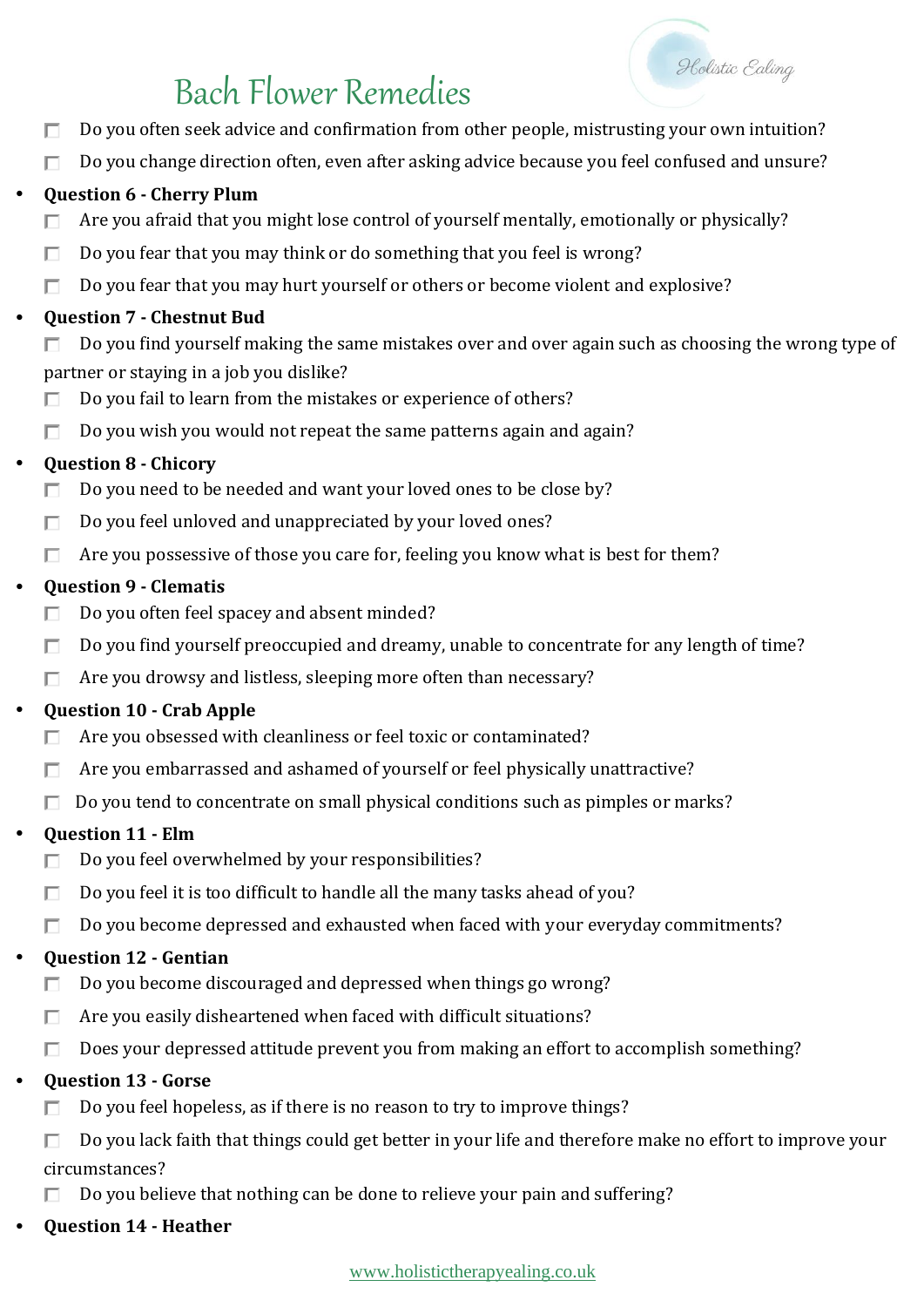

- Do you find that others may avoid you because you seem to talk too much? П
- П Do you dislike being alone, always seeking the companionship of others, to have someone to talk to?
- Do your conversations usually end up focusing on your interests or problems? П

## • **Question 15 - Holly**

- Are you suspicious of others, feeling that people have "ulterior motives"? П
- Do you feel great anger towards other people? П.
- Are you full of jealously, mistrust or hate? П.

## • **Question 16 - Honeysuckle**

- Do you find yourself living in the past, nostalgic or home sick for "the way it was"? П.
- П. Are you unable to change present circumstances because you are always looking back and never forward?
- Do you often contemplate past regrets? П.

## • **Question 17 - Hornbeam**

- П. Do you often feel too tired to face the day ahead?
- Do you feel overworked or bored with your life? П.
- Do you tend to procrastinate and put off some tasks while easily accomplishing those that are more П. enjoyable?

## • **Question 18 - Impatiens**

- Do you feel a sense of urgency in everything you do, always rushing to get through things? П
- П. Are you impatient and irritable with others who seem to do things too slowly for you?
- Do you prefer to work alone? П.

## • **Question 19 - Larch**

- Do you lack self-confidence? п.
- П. Do you feel inferior and often become discouraged?
- П. Are you so sure that you will fail that you do not even attempt things?

## • **Question 20 - Mimulus**

- Do you have fears of identifiable things, ie illness, death, pain, heights, darkness, the dentist, etc? П.
- Are you shy, overly sensitive and often afraid? П.
- Do you often worry about everyday situations, in other words traffic, bills etc? П.

## • **Question 21 - Mustard**

- Do you feel depressed without knowing why П.
- Do you feel your moods swinging back and forth? П.
- $\Box$ Do you feel deep gloom, which seems to quickly appear for no apparent reason and then lifts just as suddenly?
- **Question 22 - Oak**
	- Are you exhausted but feel the need to struggle on against all odds? П.
	- П Do you have a strong sense of duty and dependability, carrying on no matter what obstacles stand in your way?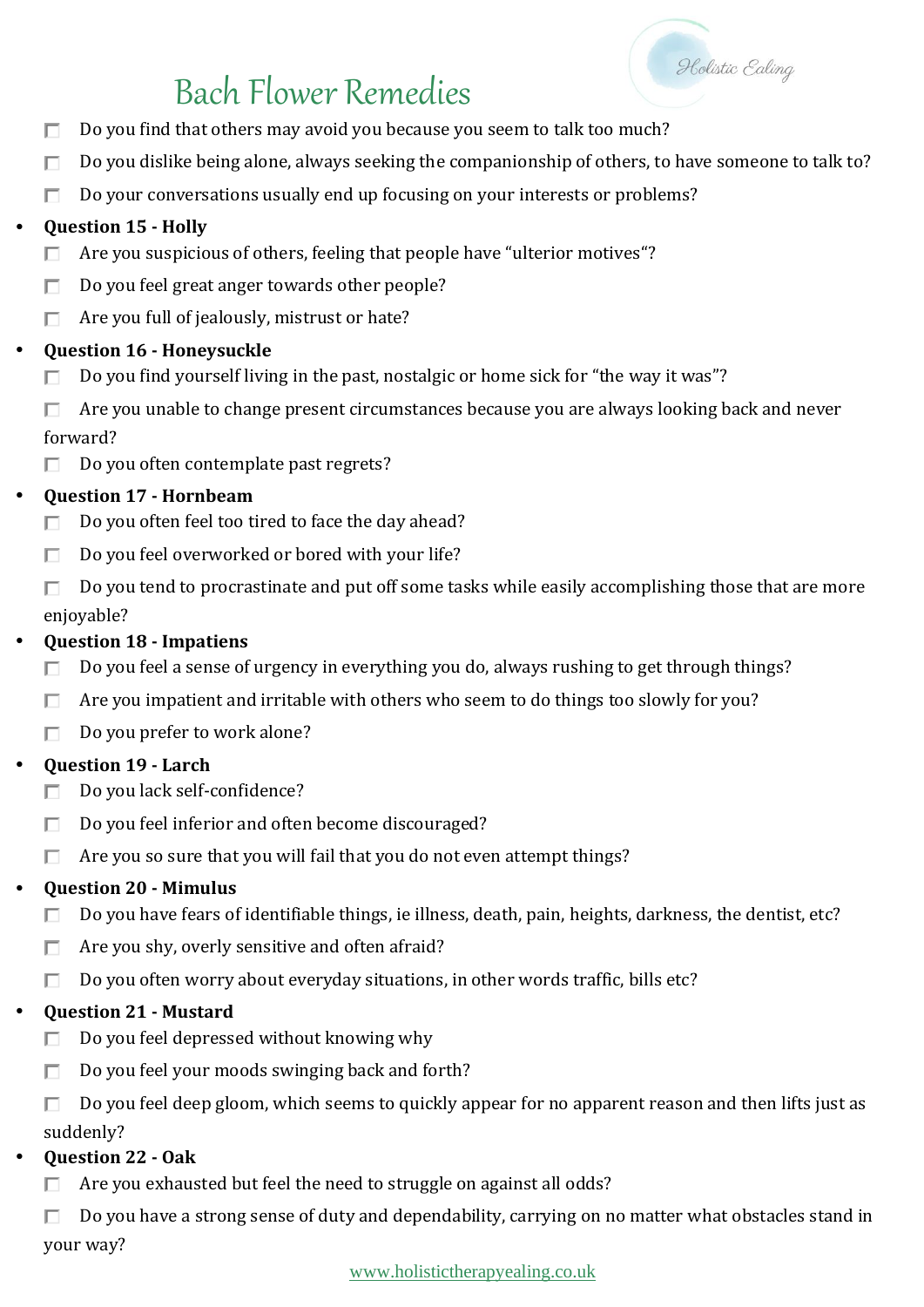

Do you neglect your own needs in order to complete a task? П

## • **Question 23 - Olive**

- Do you feel utterly and completely exhausted, both physically and mentally? П
- Are you totally drained of all energy with no reserves left, finding it difficult to carry on? П
- Have you just been through a long period of illness, stress, or strain with no relief? П

## • **Question 24 - Pine**

- Do you set overly high standards for yourself, never satisfied with your achievements? П.
- Are you full of guilt and self-reproach? п.
- Do you blame yourself for everything that goes wrong, sometimes even the mistakes of others? П.

## • **Question 25 - Red Chestnut**

- Are you often concerned and worried about your loved ones? П
- Are you distressed and disturbed by other peoples problems? П.
- Do you worry that harm may come to those you care for?  $\Box$

## • **Question 26 - Rock Rose**

- Are you susceptible to feelings of terror and panic? П.
- $\Box$ Do you become helpless and frozen in the face of your fear?
- $\Box$ Do you suffer from nightmares?

## • **Question 27 - Rock Water**

- Do you set high personal standards and take pride of setting a good example for others? П.
- Are you overly concerned with diet, exercise, work and spiritual disciplines?  $\Box$
- $\Box$  Are you extremely disciplined with your approach to life, always striving for perfection?

## • **Question 28 - Scleranthus**

- Do you find it difficult to decide when faced with the choice of two possibilities? П
- Do you lack concentration, always fidgety and nervous? П
- Do your moods change from one extreme to another: joy to happiness, optimism to pessimism, п

laughing to crying?

## • **Question 29 - Star of Bethlehem**

 $\Box$ Have you suffered a recent shock in your life such as an accident, loss of a loved one, terrible news, illness?

- Are you numbed or withdrawn because of traumatic events in your life? П.
- Have you suffered a loss or grief from which you have never recovered? П.

## • **Question 30 - Sweet Chestnut**

- Do you suffer from extreme mental or emotional anguish? П.
- Do you feel that you have reached the limits of what you could possibly endure?  $\Box$
- П. Do you feel as though there is no light at the end of the tunnel?

## • **Question 31 - Vervain**

Do you have so much energy and drive, that you are sometimes tense and can't fall asleep?П